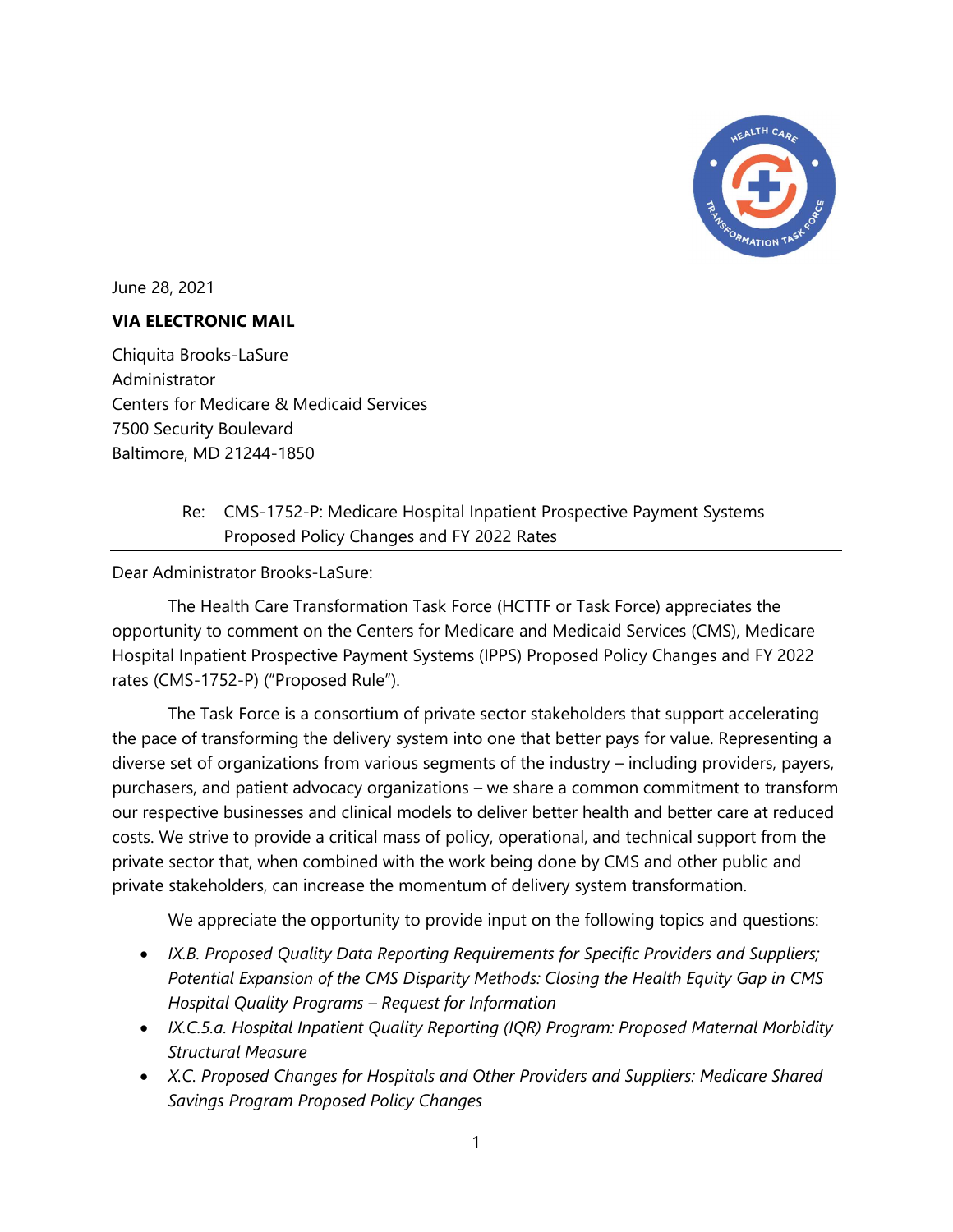## IX.B. Proposed Quality Data Reporting Requirements for Specific Providers and Suppliers; Potential Expansion of the CMS Disparity Methods: Closing the Health Equity Gap in CMS Hospital Quality Programs – Request for Information

#### a. Future Potential Stratification of Quality Measure Results by Race and Ethnicity.

CMS proposes using algorithms to indirectly estimate the race and ethnicity (R/E) of Medicare beneficiaries to overcome the current challenges with demographic information collection and enable timelier reporting of equity results until other ways to improve demographic data accuracy materialize. The agency notes that indirect estimation techniques do not impose additional data collection burden on hospitals, since these are derived using administrative and census-linked data.

The Task Force appreciates the importance of increasing the use of race and ethnicity data to allow for more accurate data stratification and agrees with CMS that understanding the impact of race and ethnicity on achieving health equity is critical. That being said, we are concerned that indirect estimation methods as described in the NPRM will not yield accurate data. We provide recommendations on other methods to achieve the stated goal. Underlying our comments below is the sentiment that CMS design and implement approaches to data collection that are consistent and aligned with existing efforts, to ensure that the process of increasing the volume of accurate demographic data for purposes of addressing gaps in health equity does not inadvertently create additional data collection burden. We urge CMS to focus on the following strategies:

1. Leverage the data collection efforts already in place via other federal vehicles and commercial EHRs by investing in interoperability infrastructure that supports CMS' ability to access self-reported race and ethnicity data.

The Task Force does not support the use of indirect estimation techniques, due to concerns that this imprecise approach may result in data inaccuracy, and because of the potential for it to divert resources from seeking improved methods of direct reporting. Instead, we urge CMS to rapidly and meaningfully pursue efforts to improve access to directly collected race and ethnicity data from more reliable sources (including potentially the US Core Data for Interoperability (USCDI)) and exchanged via HL7. We note that eCQM reporting already requires the inclusion of race and ethnicity data of the affected populations when this information is available at the time of measure calculation. This and other requirements should be catalogued and leveraged before devoting resources to indirect estimation algorithms that are not proven to provide accurate information.

Relatedly, the Task Force recommends CMS seek opportunities to leverage the rich R/E data being collected via the National Health Interview Survey (NHIS), the Medical Expenditure Panel Survey (MEPS) and the 2020 Census. These efforts have gone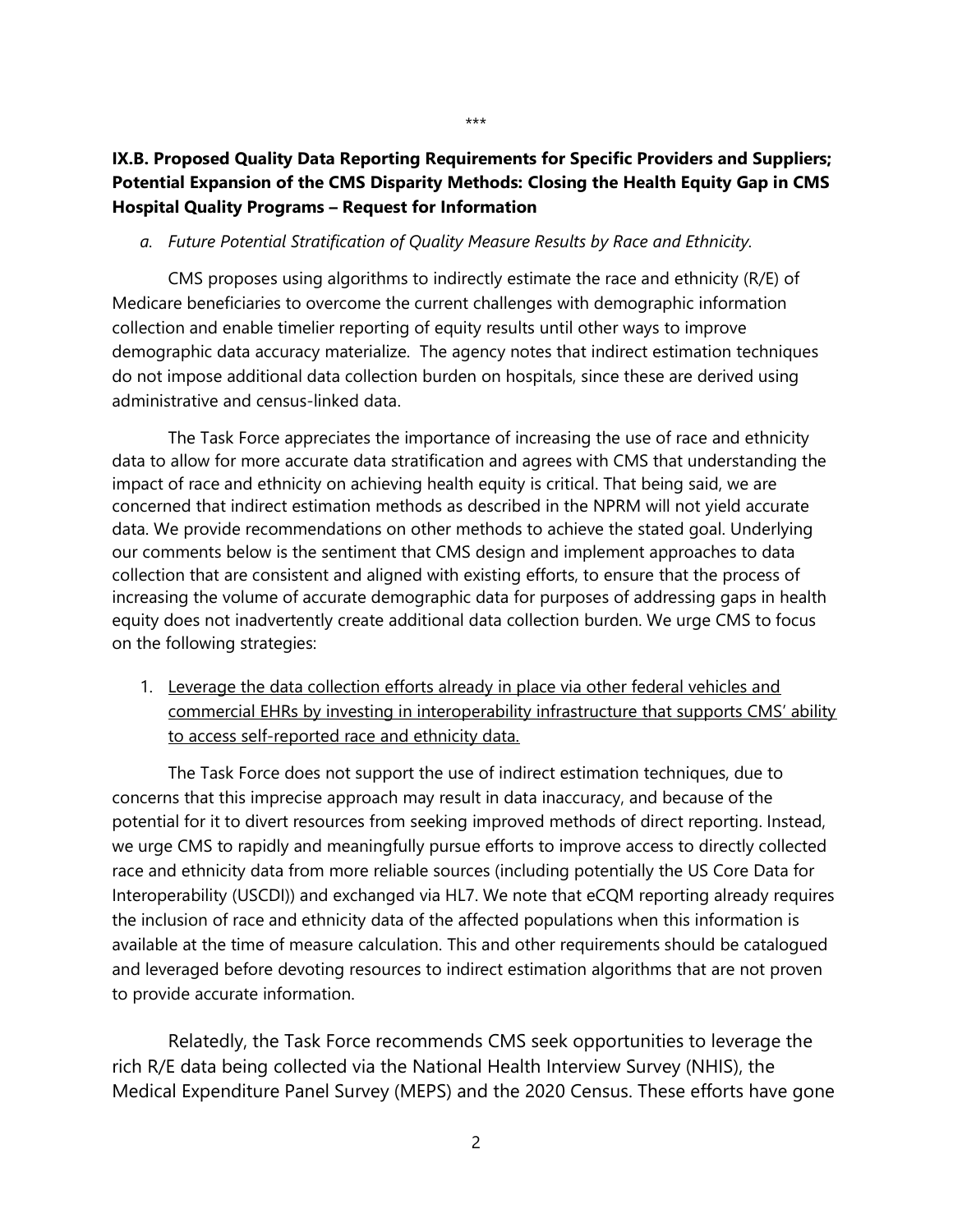beyond the minimum data collection of R/E data to include categories such as Mexican, Cuban, Puerto Rican, Asian Indian, Chinese, Filipino, Japanese, Korean, and Vietnamese categories, among others. Disaggregating by subgroup is critical because the common demographic groups used in the United States aggregate many distinct communities with widely different experiences with health and health care, structural inequities, and the social influencers of health. For example, data that combines all Hispanic or Asian American and Pacific Islanders often mask deep inequities between subgroups.

In addition to seeking federal data collection vehicles, we urge CMS to continue working with ONC to establish health information exchange that supports CMS' access to electronic health record (EHR) data. Private sector EHRs are successfully collecting demographic data – in many cases going beyond R/E to include data on other social determinants of health – with high volume and high levels of accuracy.

Finally, we suggest CMS look at the processes used by Medicaid Managed Care Organizations (MCOs) to collect demographic data and consider ways to apply these methods to Medicare.

2. Expand the notion of demographic data beyond R/E to include data representative of other social determinants of health that have an impact on equitable access to health care.

To achieve the goal of increasing CMS' ability to identify areas of health disparities and address the challenges to achieving health equity, we suggest the agency require collection of data beyond race and ethnicity. One model to build off of is the **Epic Social Determinants of** Health (SDOH) Wheel, a graphic that represents ten domains: financial resource strain, transportation needs, alcohol use, depression, intimate partner violence, social connections, physical activity, tobacco use, stress and food insecurity. Patients' responses to demographics and medical history questions turn the panels in the wheel graphic green (low risk), yellow (moderate risk), or red (high risk), allowing providers to better identify and address the social needs of patients. The SDOH Wheel is available to participating providers in ambulatory settings, as well as in inpatient and emergency departments, in organizations that use the Epic EHR model.

Other examples of valuable demographic data include data on gender orientation (Fenway Health's efforts to capture these data is a useful example), data on written and spoken primary language, and veteran status, all of which can be used to even further develop interventions that address how inequities are affecting certain patient demographics.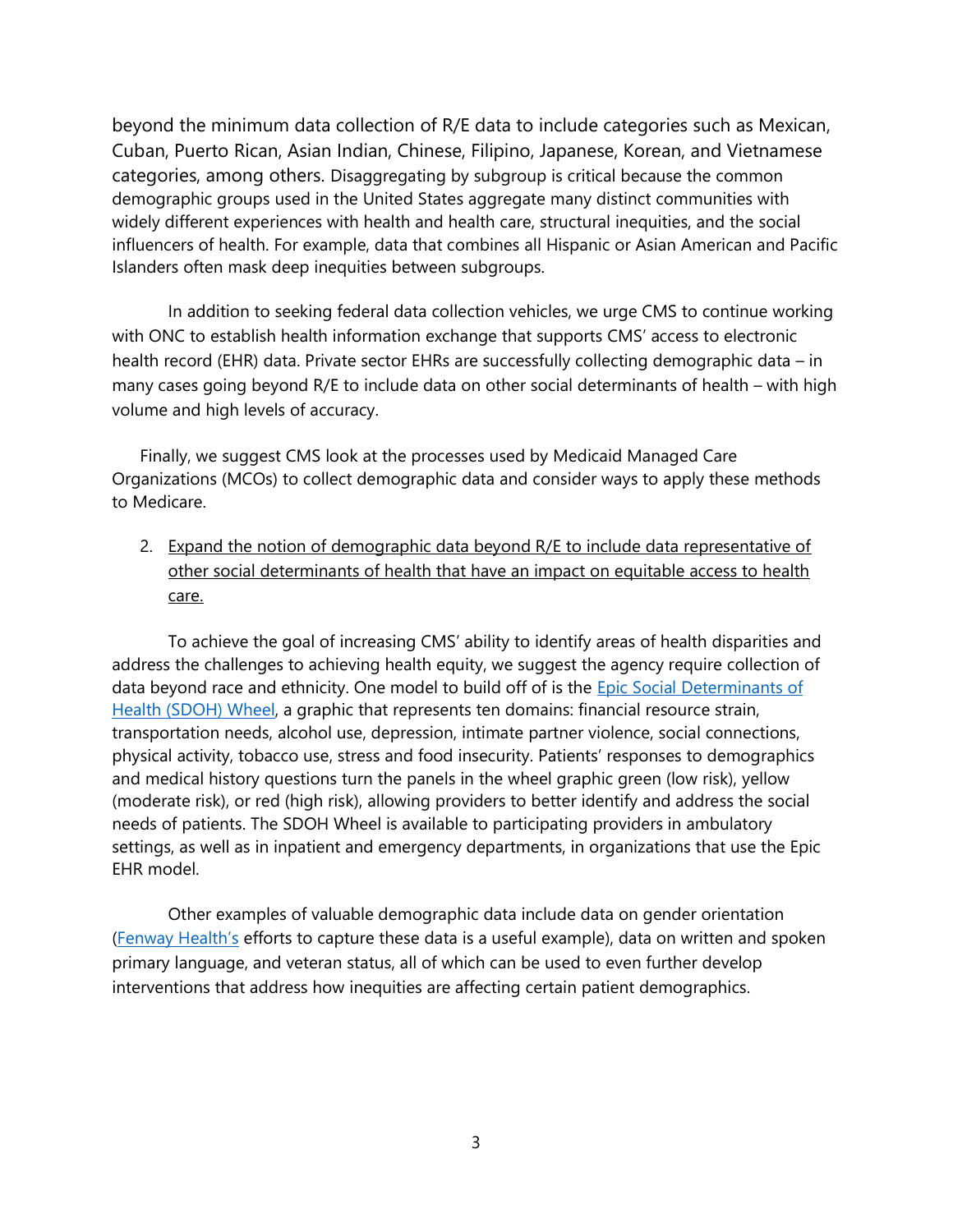### b. Improving Demographic Data Collection

In response to CMS' request for comments on current data collection practices by hospitals to capture demographic data elements, the Task Force supports efforts that result in more robust self-reporting of R/E data at point of service. Such efforts, as reflected by health systems that have implemented such systems successfully, are marked by several characteristics, including:

- Training all patient-facing staff including registration staff and those doing care delivery – on how to respectfully ask patients about their background. This training includes a focus on building trust with patients by communicating how the data will or will not be used, with whom it will be shared, and what how it will be protected. As noted in the NPRM, self-reported data is considered the gold-standard.
- Requiring registration staff to request demographics information each time a patient enters the system, which has been shown to improve overall accuracy.

# c. Potential Creation of a Hospital Equity Score to Synthesize Results Across Multiple Social Risk Factors

CMS proposes developing a Hospital Equity Score to quantify how hospitals are performing at reducing disparities of care for patients who traditionally have experienced inequitable access to care and subsequent poor outcomes in contrast to their peers. The Task Force supports this endeavor; however, we urge CMS to look beyond the Health Equity Summary Score (HESS) referenced as a model in the RFI, to consider the following components when designing the methodology for a Hospital Equity Score.

Conceptually, a Hospital Equity Score should include both measures of clinical quality (to identify disparities in care) as well as measures that reflect the implementation of equity practices such as: anti-racism, implicit bias, and cultural competency training. Are these trainings designed to be part of a larger strategy to address inequitable care  $(i.e.,$  the training is one means to an end, and not the end in and of itself)? Is patient feedback integrated into care delivery norms? Is the institution making investments in the community with a strategic lens toward addressing inequities?

The Hospital Equity Score should also include a comprehensive set of clinical outcome measures, such as readmission, mortality, adverse events, and denial of services, and seek to stratify by R/E and other relevant demographics data that comprise social risk factors.

One example for CMS' consideration is the Johns Hopkins University Hospital Measuring Hospital Contributions to Community Health with a Focus on Equity.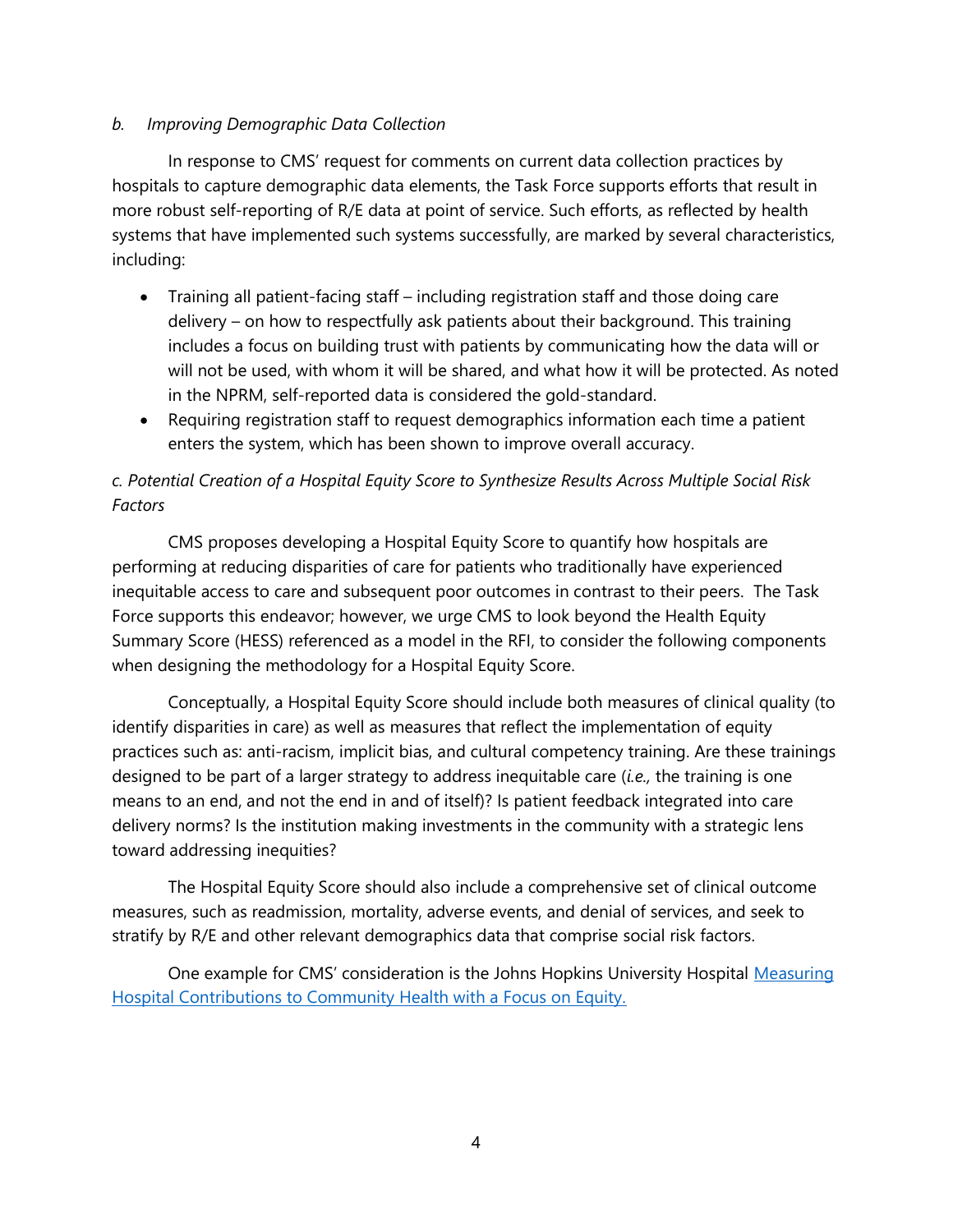# IX.C.5.a. Hospital Inpatient Quality Reporting (IQR) Program: Proposed Maternal Morbidity Structural Measure

CMS proposes to implement a maternal mortality structural measure that captures whether a hospital participates in a State or National Perinatal Quality Improvement (QI) Collaborative initiative, and whether the hospital implements the patient safety practices or bundles related to maternal mortality and complications.

The Task Force supports the implementation of this measure in the Inpatient Quality Reporting (IQR) program as a preliminary step toward meaningful improvements in reducing the systemic inequities that exist for pregnant and birthing Black, Indigenous and People of Color (BIPOC) people. The Proposed Rule notes that consideration will be made to public reporting of this measure; the Task Force strongly supports public reporting of this measure, and to the extent possible, including information on what processes are included in a given hospital's patient safety practices as they relate to maternity care.

Finally, in addition to the two components of this structural measure as described in the NPRM, the Task Force recommends that CMS requires hospitals to attest to a third component: that within their quality improvement data collection process they are collecting and reporting data by race and ethnicity, thereby allowing them to identify and address disparities in care.

# X.C. Proposed Changes for Hospitals and Other Providers and Suppliers: Medicare Shared Savings Program Proposed Policy Changes

The Task Force supports CMS' proposal to continue the policy, established in the FY 2021 IPPS Final Rule, to allow ACOs in the Medicare Shared Savings Program (MSSP) to continue operating within the same track level during PY 2022 as they did PY 2021, or choose to move to the subsequent level. The Task Force commends CMS' efforts to provide flexibility to practices that are participating in the MSSP, in recognition of the impact that the Public Health Emergency has had on provider readiness to move from shared savings to downside risk.

\*\*\*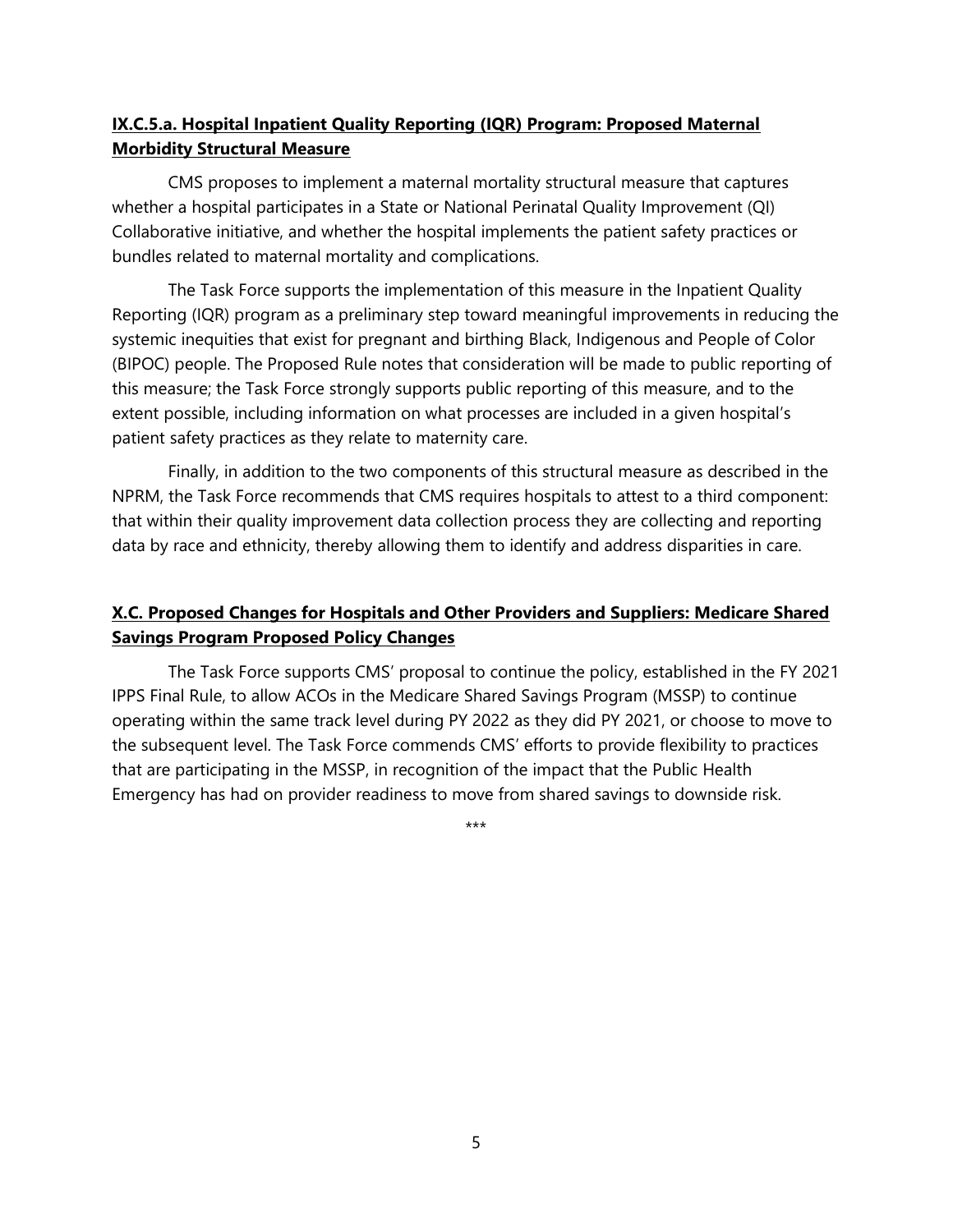The Task Force appreciates the opportunity to respond to the IPPS Proposed Rule. Please contact HCTTF Executive Director Jeff Micklos (jeff.micklos@hcttf.org) with questions related to this statement.

Angela Meoli Senior Vice President, Network Strategy & Provider Experience Aetna, A CVS Health Company

Lisa Dombro Senior Vice President, Innovation & Growth agilon health

Sean Cavanaugh Chief Commercial Officer and Chief Policy **Officer** Aledade, Inc.

Shawn Martin Executive Vice President & Chief Executive **Officer** American Academy of Family Physicians

Anthem, Inc.

Stephanie Graham Vice President, Payer Innovation Apervita

Jordan Hall Executive Vice President, Accountable Care **Operations** ApolloMed

David Terry Founder & Chief Executive Officer Archway Health

Patrick Holland Chief Financial Officer Atrius Health

Jamie Colbert, MD Senior Medical Director, Delivery System Innovation and Analytics Blue Cross Blue Shield of Massachusetts

Todd Van Tol Senior Vice President, Health Care Value Blue Cross Blue Shield of Michigan

Troy Smith Vice President of Healthcare Strategy & Payment Transformation Blue Cross Blue Shield of North Carolina

Ann T. Burnett Vice President Provider Network Innovations & Partnerships Blue Cross Blue Shield of South Carolina

Scott Seymour Vice President, Network Management & Provider Partnership Innovation Cambia Health Solutions

Adam Myers, MD Chief of Population Health and Chair of Cleveland Clinic Community Care Cleveland Clinic

Shelly Schlenker Executive Vice President, Chief Advocacy **Officer** CommonSpirit Health

Susan Sherry Deputy Director Community Catalyst